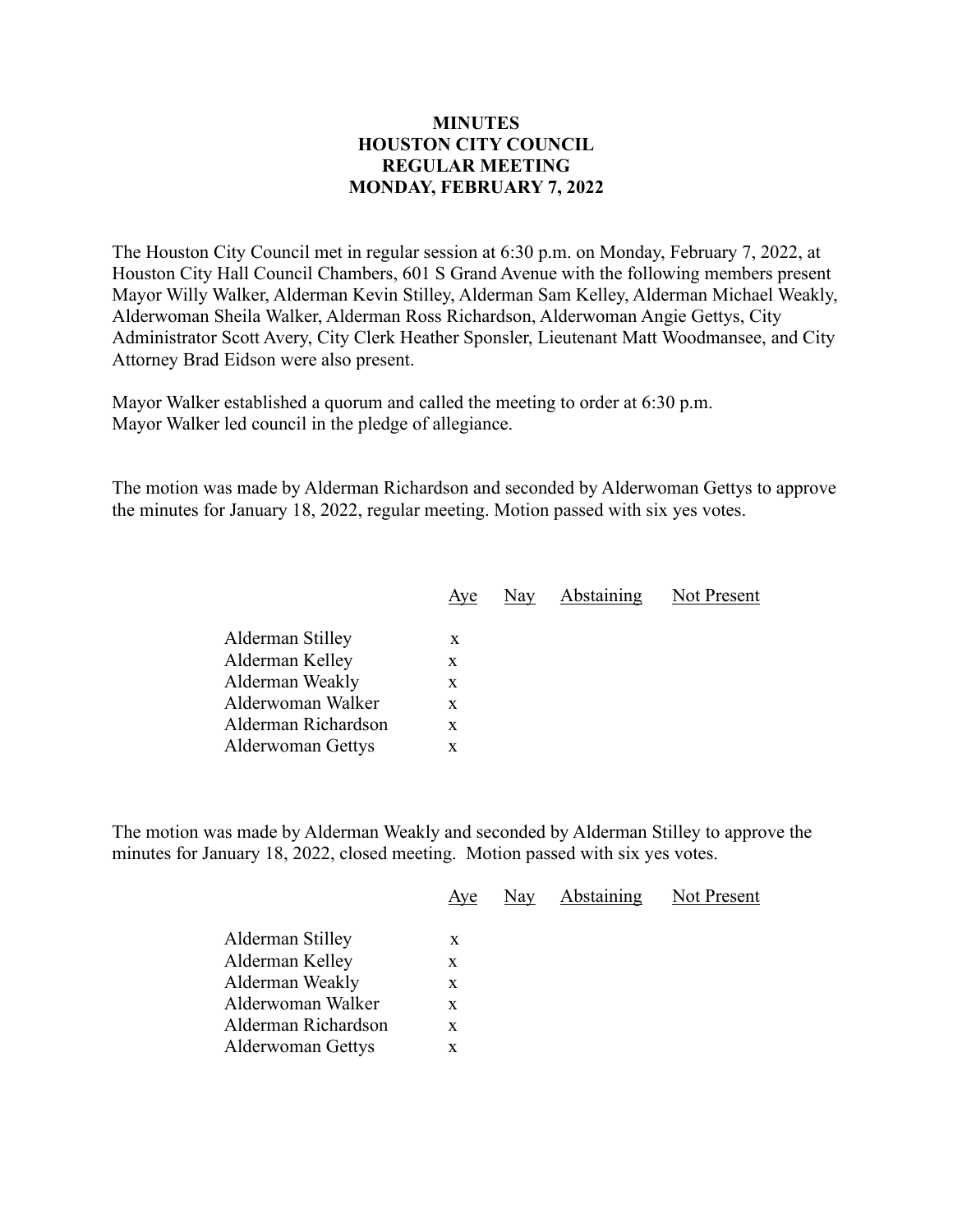The motion was made by Alderman Stilley and seconded by Alderwoman Walker to approve payment for payroll of January 18, 2022. Motion passed with six yes votes.

|                                     | Aye    | Nay | Abstaining | Not Present |
|-------------------------------------|--------|-----|------------|-------------|
| Alderman Stilley<br>Alderman Kelley | X<br>X |     |            |             |
| Alderman Weakly                     | X      |     |            |             |
| Alderwoman Walker                   | X      |     |            |             |
| Alderman Richardson                 | X      |     |            |             |
| <b>Alderwoman Gettys</b>            | X      |     |            |             |
|                                     |        |     |            |             |

The motion was made by Alderman Stilley and seconded by Alderwoman Walker to approve payment of invoices for February  $3^{rd}$  &  $7^{th}$ , 2022 (\$458,983.71) as presented. Motion passed with six yes votes.

|                          | Aye | Nay Abstaining | Not Present |
|--------------------------|-----|----------------|-------------|
| Alderman Stilley         | X   |                |             |
| Alderman Kelley          | X   |                |             |
| Alderman Weakly          | X   |                |             |
| Alderwoman Walker        | X   |                |             |
| Alderman Richardson      | X   |                |             |
| <b>Alderwoman Gettys</b> | x   |                |             |
|                          |     |                |             |

Guest: Karen James spoke on upcoming courses at Drury, one class that she emphasized on is caring for aging parent coming in April.

Charlie Shea wanted to make sure he would be added to list of landlords since he was not mentioned in previous meeting. Also asked if there was a land and house analysis done on new donated land on Hwy 17.

Tyler Guynn announced his resignation and thanked the Mayor, Board of Alderman and City for job opportunity.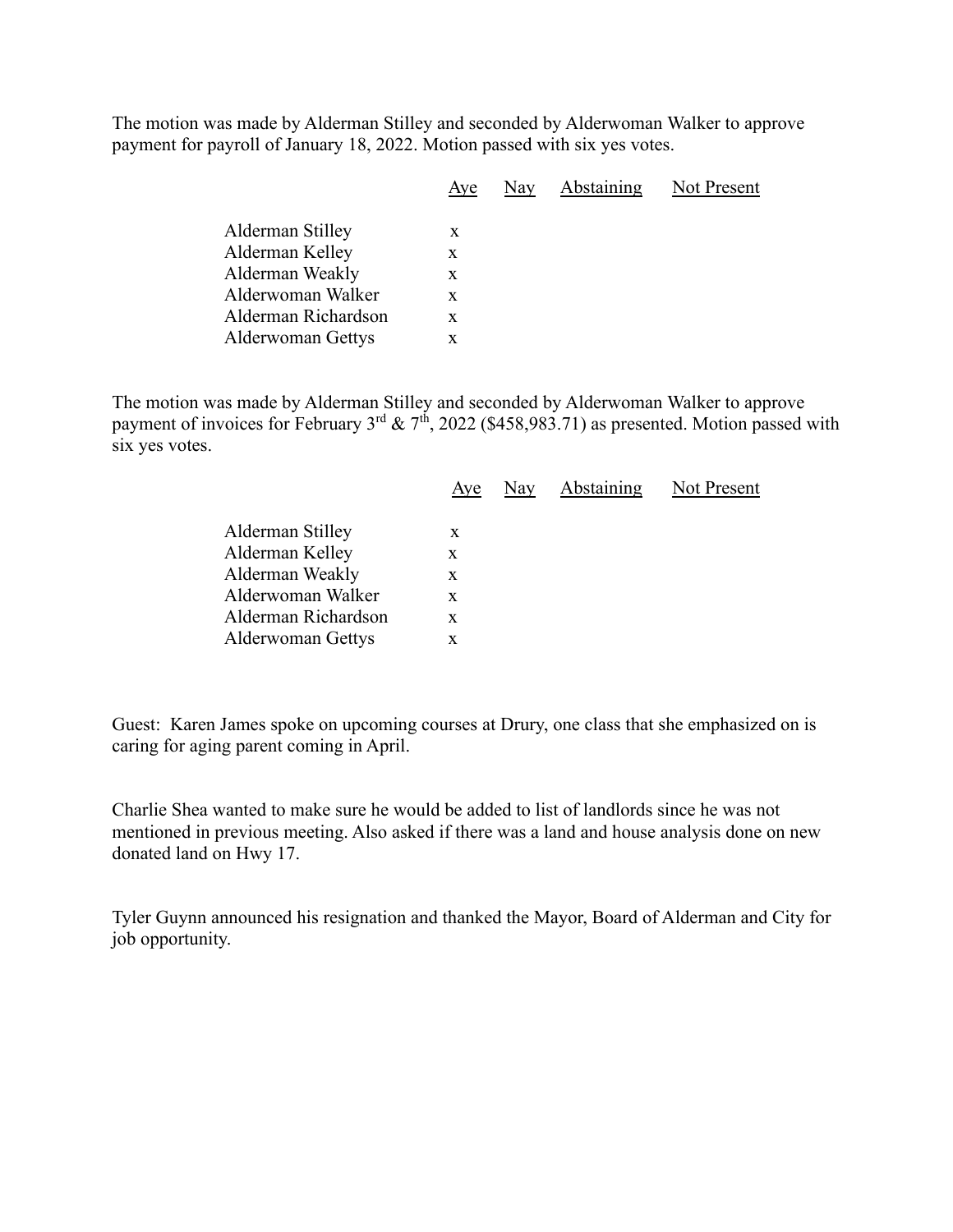The motion was made by Alderman Stilley and seconded by Alderman Weakly to purchase sewer camera system from RED equipment in the amount of \$90,701.00. Motion passed with six yes votes.

|                          | Aye | Nay Abstaining Not Present |  |
|--------------------------|-----|----------------------------|--|
| Alderman Stilley         | X   |                            |  |
|                          |     |                            |  |
| Alderman Kelley          | X   |                            |  |
| Alderman Weakly          | X   |                            |  |
| Alderwoman Walker        | X   |                            |  |
| Alderman Richardson      | X   |                            |  |
| <b>Alderwoman Gettys</b> | X   |                            |  |
|                          |     |                            |  |

The motion was made by Alderman Kelley and seconded by Alderman Richardson to approve Planning and Zoning recommendation to sub-divide McCloud property south of town. Motion passed with six yes votes.

|                          | Aye | Nay Abstaining | Not Present |
|--------------------------|-----|----------------|-------------|
|                          |     |                |             |
| Alderman Stilley         | X   |                |             |
| Alderman Kelley          | X   |                |             |
| Alderman Weakly          | X   |                |             |
| Alderwoman Walker        | X   |                |             |
| Alderman Richardson      | X   |                |             |
| <b>Alderwoman Gettys</b> | X   |                |             |

The motion was made by Alderman Stilley and seconded by Alderman Kelley to approve payment to Core Fiber in the amount of \$12,475.00 for repairs on fiber. Motion passed with six yes votes.

|                          | Aye | Nay | <b>Abstaining</b> | Not Present |
|--------------------------|-----|-----|-------------------|-------------|
|                          |     |     |                   |             |
| Alderman Stilley         | X   |     |                   |             |
| Alderman Kelley          | X   |     |                   |             |
| Alderman Weakly          | X   |     |                   |             |
| Alderwoman Walker        | X   |     |                   |             |
| Alderman Richardson      | X   |     |                   |             |
| <b>Alderwoman Gettys</b> | x   |     |                   |             |

Attorney Brad Edison will bring grass policy suggestion/ recommendation from board to next council meeting.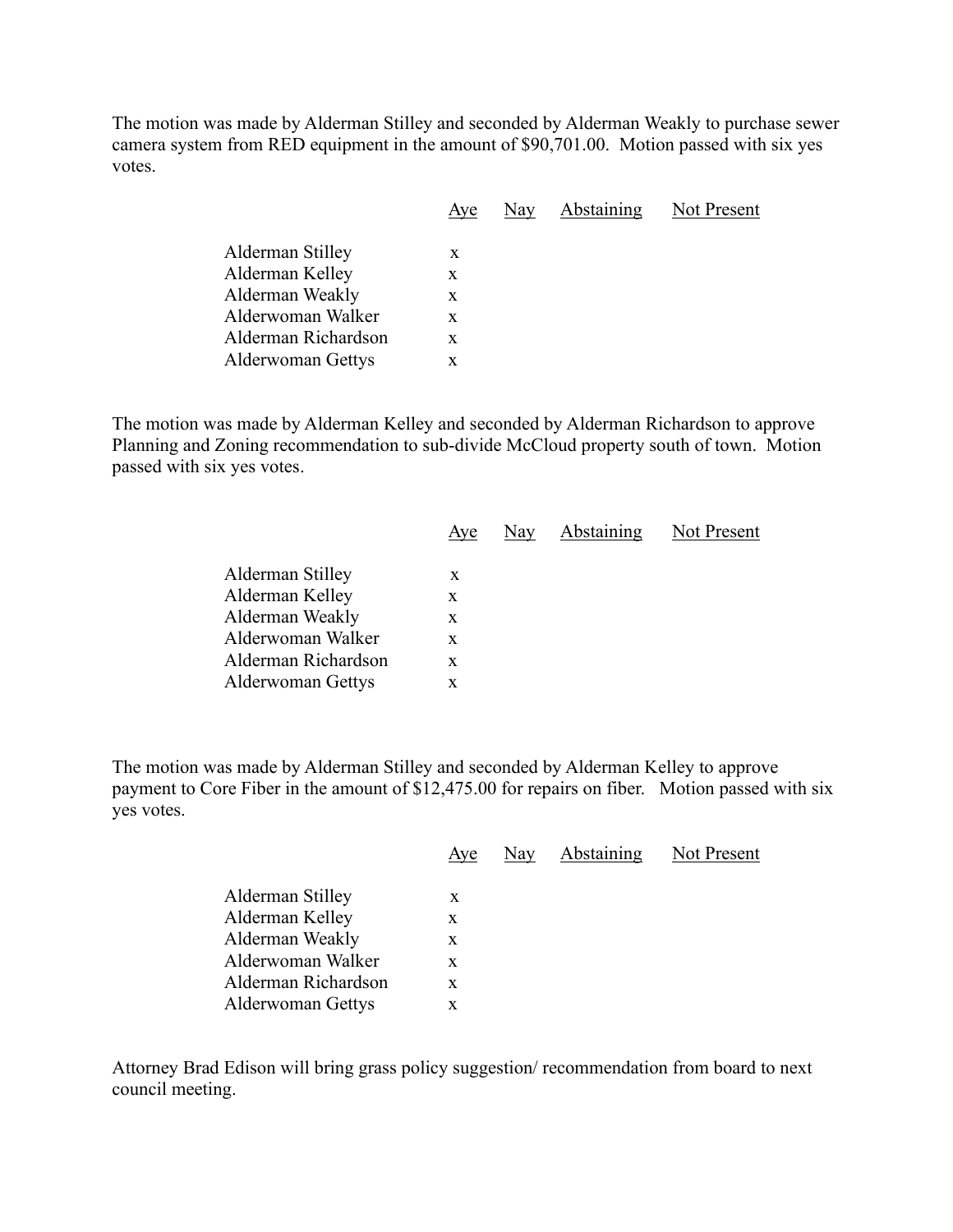The motion was made by Alderwoman Gettys and seconded by Alderwoman Walker to purchase ½ ton extended cab F-150 from Piney River Ford in the amount of \$ 30,874.00 for Parks Department. Motion passed with six yes votes.

|                          | Aye | Nay | Abstaining | Not Present |
|--------------------------|-----|-----|------------|-------------|
| Alderman Stilley         | X   |     |            |             |
| Alderman Kelley          | X   |     |            |             |
| Alderman Weakly          | X   |     |            |             |
| Alderwoman Walker        | X   |     |            |             |
| Alderman Richardson      | X   |     |            |             |
| <b>Alderwoman Gettys</b> | X   |     |            |             |
|                          |     |     |            |             |

The motion was made by Alderman Stilley and seconded by Alderwoman Walker to purchase Ford Explorer from Piney River Ford in the amount of \$ 30,240.00. Motion passed with five yes votes.

|                          | Aye |   | Nay Abstaining | Not Present |
|--------------------------|-----|---|----------------|-------------|
| Alderman Stilley         | X   |   |                |             |
| Alderman Kelley          |     | X |                |             |
| Alderman Weakly          | X   |   |                |             |
| Alderwoman Walker        | X   |   |                |             |
| Alderman Richardson      | X   |   |                |             |
| <b>Alderwoman Gettys</b> | x   |   |                |             |
|                          |     |   |                |             |

The motion was made by Alderman Kelley and seconded by Alderman Richardson to purchase  $\frac{3}{4}$ ton regular cab from Don Brown Chevrolet in the amount of \$ 31,502.00 for Water Department. Motion passed with Mayor breaking 3 aye /3 nay tie votes.

|                          | Aye | Nay | <b>Abstaining</b> Not Present |  |
|--------------------------|-----|-----|-------------------------------|--|
|                          |     |     |                               |  |
| Alderman Stilley         |     | X   |                               |  |
| Alderman Kelley          | X   |     |                               |  |
| Alderman Weakly          | X   |     |                               |  |
| Alderwoman Walker        |     | X   |                               |  |
| Alderman Richardson      | X   |     |                               |  |
| <b>Alderwoman Gettys</b> |     | X   |                               |  |
|                          |     |     |                               |  |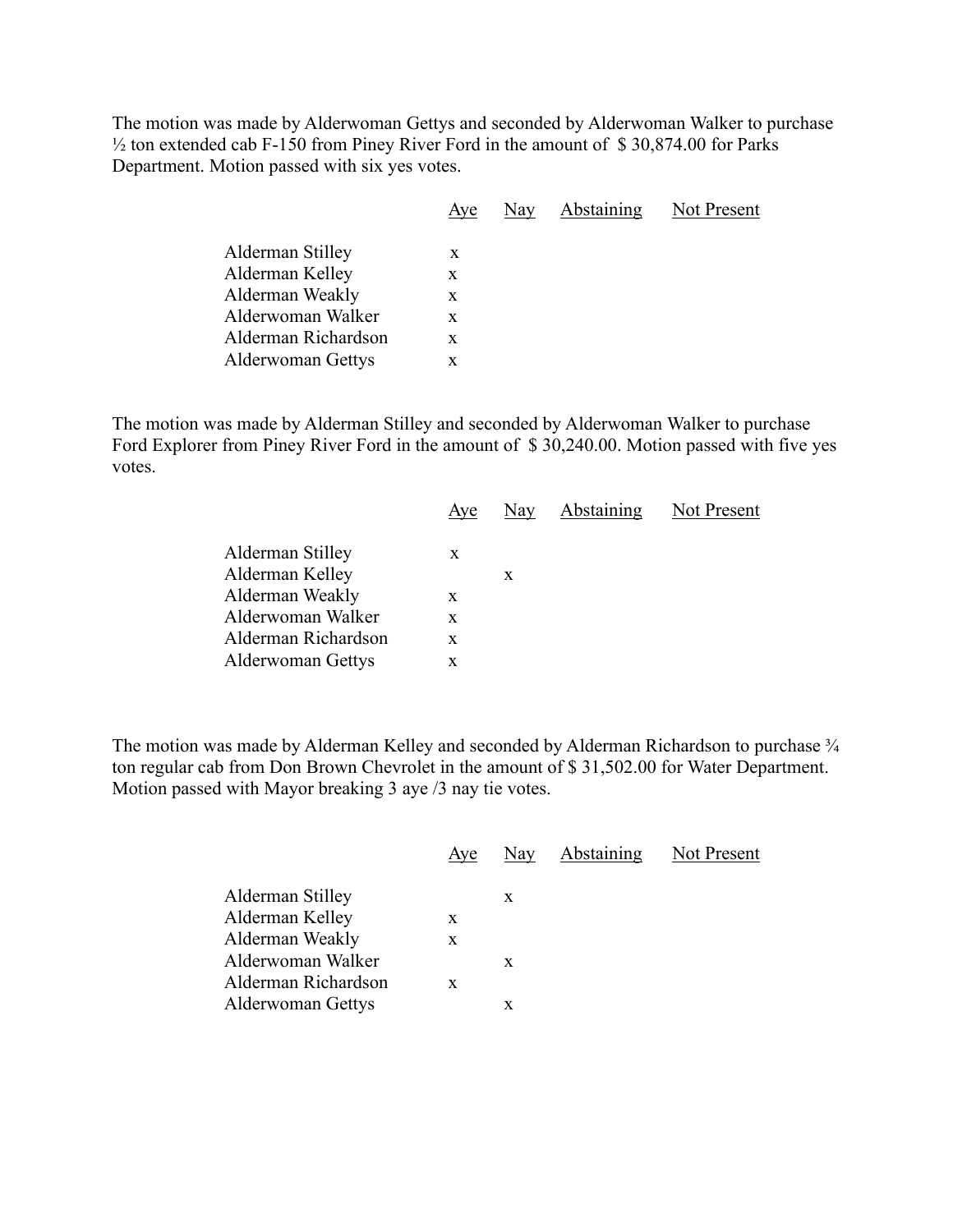The motion was made by Alderman Weakly and seconded by Alderman Kelley to purchas utility bed for water department truck from Bus Andrews in the amount of \$8875.00. Motion passed with six yes votes.

|                     | Aye | Nay | <b>Abstaining</b> Not Present |  |
|---------------------|-----|-----|-------------------------------|--|
| Alderman Stilley    | X   |     |                               |  |
| Alderman Kelley     | X   |     |                               |  |
| Alderman Weakly     | X   |     |                               |  |
| Alderwoman Walker   | X   |     |                               |  |
| Alderman Richardson | X   |     |                               |  |
| Alderwoman Gettys   | X   |     |                               |  |
|                     |     |     |                               |  |

Bill 101 to become Ordinance 2022-101 (Cable America). The motion was made by Alderman Kelley and seconded by Alderwoman Walker to place Bill 101 on first reading by title only and allow the Mayor to sign addendum. Motion passed with six roll call votes.

| Aye | Nay | Not Present       |
|-----|-----|-------------------|
|     |     |                   |
|     |     |                   |
| X   |     |                   |
| X   |     |                   |
| X   |     |                   |
| X   |     |                   |
| x   |     |                   |
|     | X   | <b>Abstaining</b> |

Bill 101 to become Ordinance 2022-101 (Cable America). The motion was made by Alderman Weakly and seconded by Alderman Richardson to place Bill 101 on second and final reading by title only and allow the Mayor to sign the addendum. Motion passed with six roll call votes.

|                                                                                                                                | Aye                        | Nay | Abstaining | Not Present |
|--------------------------------------------------------------------------------------------------------------------------------|----------------------------|-----|------------|-------------|
| Alderman Stilley<br>Alderman Kelley<br>Alderman Weakly<br>Alderwoman Walker<br>Alderman Richardson<br><b>Alderwoman Gettys</b> | X<br>X<br>X<br>X<br>X<br>X |     |            |             |
|                                                                                                                                |                            |     |            |             |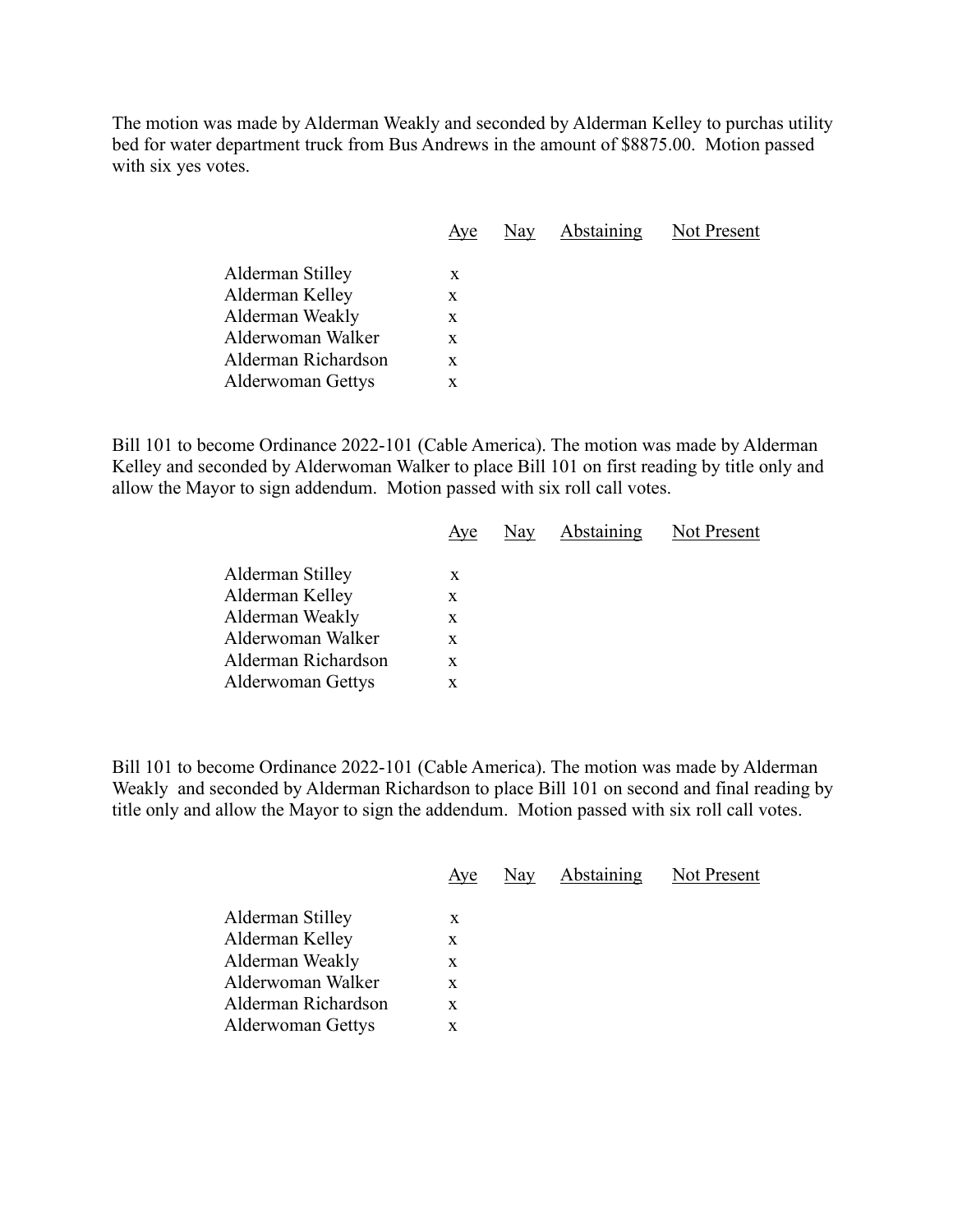The motion was made by Alderman Stilley and seconded by Alderman Weakly to approve payment in the amount of \$11,234.00 for up scope from Nokia. Motion passed with six yes votes.

|                     | Aye | Nay | Abstaining | Not Present |
|---------------------|-----|-----|------------|-------------|
| Alderman Stilley    | X   |     |            |             |
| Alderman Kelley     | X   |     |            |             |
| Alderman Weakly     | X   |     |            |             |
| Alderwoman Walker   | X   |     |            |             |
| Alderman Richardson | X   |     |            |             |
| Alderwoman Gettys   | X   |     |            |             |
|                     |     |     |            |             |

The motion was made by Alderwoman Walker and seconded by Alderman Weakly to close this part of the meeting pursuant to Section 610.021 (1), (2) or (3). Motion passed with six roll call votes.

|                          | Aye | Nay | Abstaining | Not Present |
|--------------------------|-----|-----|------------|-------------|
|                          |     |     |            |             |
| Alderman Stilley         | X   |     |            |             |
| Alderman Kelley          | X   |     |            |             |
| Alderman Weakly          | X   |     |            |             |
| Alderwoman Walker        | X   |     |            |             |
| Alderman Richardson      | X   |     |            |             |
| <b>Alderwoman Gettys</b> | X   |     |            |             |
|                          |     |     |            |             |

The motion was made by Alderman Stilley and seconded by Alderman Richardson to go back into open session. Motion was passed with six roll call votes.

| Aye | Nay | Abstaining | Not Present |
|-----|-----|------------|-------------|
|     |     |            |             |
|     |     |            |             |
| X   |     |            |             |
| X   |     |            |             |
| X   |     |            |             |
| X   |     |            |             |
| X   |     |            |             |
|     | X   |            |             |